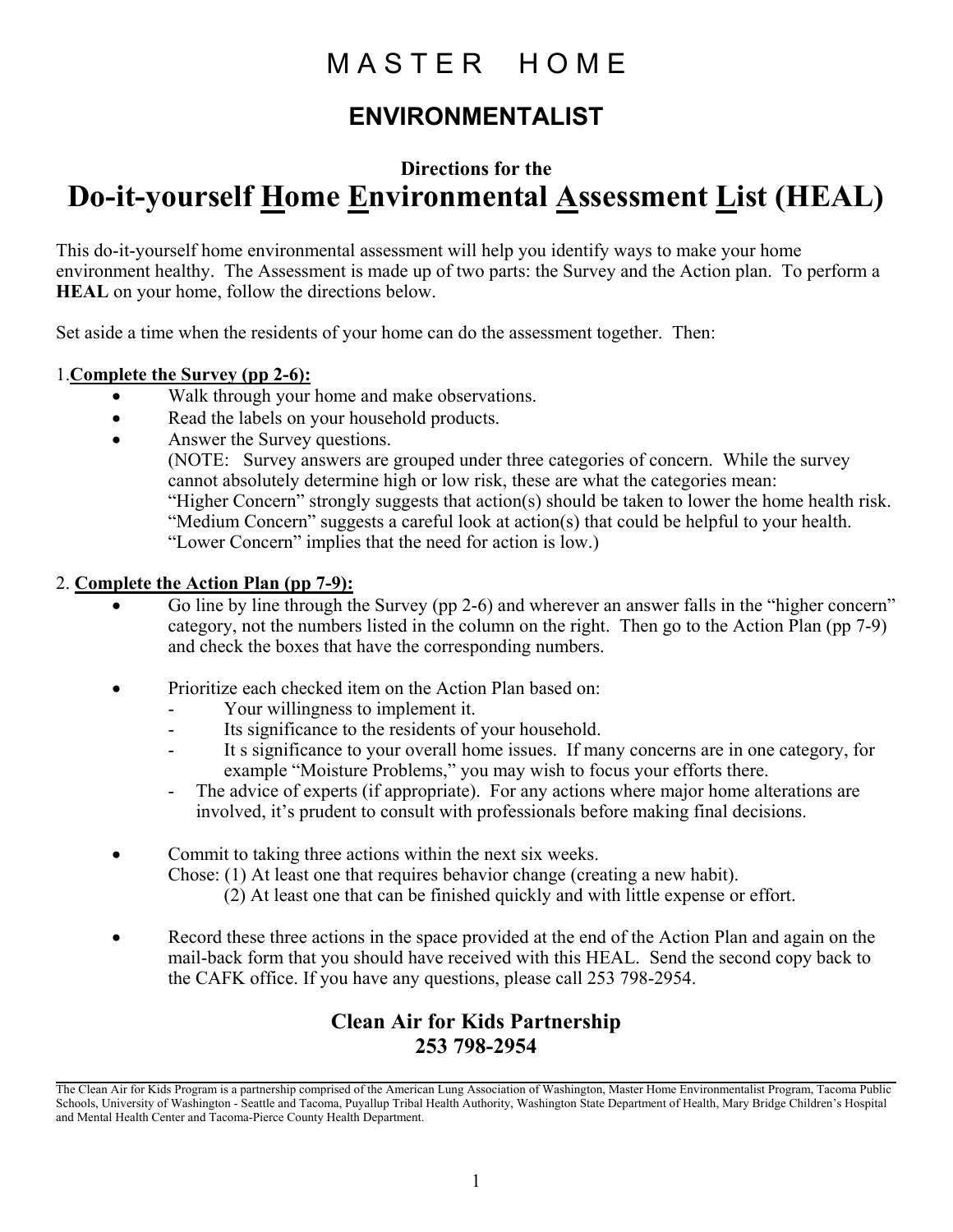#### **BUILDING**

When was the building constructed?

Has there been remodeling or paint removal in the last two years

Are you or your landlord planning to remodel or repaint within the next 12 months?

Has a next door neighbor removed external paint?

What daytime indoor temperature do you maintain during heating season?

#### **NEARBY ENVIRONMENT**

How far is your home from the following: - factory, gas station, dry cleaners, auto body shop - airport, railway station, bus station

How many blocks is your home from a busy street or highway?

Are there unpaved roads, shoulders, or driveways adjacent to the home?

During the heating season, how often do you smell smoke from neighboring woodstoves or fireplaces?

#### **DUST AND LEAD CONTROL**

Is any paint peeling or flaking inside or outside the home?

If yes, is the paint lead-based?

What percentage of the living space is carpeted?

If any rooms are carpeted  $(Circle \text{ all that apply})$ 

How do you control tack-in of dust or dirt?

Does every door have a doormat?

What types of doormats do you have?

What kind of vacuum cleaner do you use?

How often do you check the belt and/or bag?

| <b>Level of Concern:</b><br>Medium<br>Lower |                          | Higher              | Action<br><b>Steps</b> |  |
|---------------------------------------------|--------------------------|---------------------|------------------------|--|
|                                             |                          |                     |                        |  |
| After 1978                                  | 1978-1951                | before 1951         | 14                     |  |
| no                                          | $\overline{\mathcal{C}}$ | yes                 | 14                     |  |
| no                                          | $\overline{\mathcal{L}}$ | yes                 | 15                     |  |
| no                                          | scraping                 | sanding             | 14                     |  |
| 60-68                                       | 55-60<br>68-75           | below 55<br>over 75 | 7<br>$\dot{8}$         |  |
|                                             |                          |                     |                        |  |
| none                                        | 1 mile                   | 4 blocks            | 11<br>14               |  |
| $4+$                                        | $1-4$                    | less than 1         | 14                     |  |
| no                                          | yes                      |                     | 14                     |  |
| $0-5/yr$                                    | $1-2/ml$                 | $2 + / wk$          | 12                     |  |
|                                             |                          |                     |                        |  |
| no                                          | $\overline{\mathcal{L}}$ | yes                 | 16                     |  |
| no                                          | $\gamma$                 | yes                 | 13, 17, 20, 23, 27     |  |
| $0 - 25%$                                   | 26-75%                   | 76-100%             | 18,20                  |  |
| area rugs                                   | level loop               | shag/plush          | 18,19,20               |  |
| remove<br>shoes                             | doormat/<br>hall rug     | I don=t             | 14                     |  |
| yes                                         | no                       | none do             | 14                     |  |
| commercial                                  | rubber/<br>plastic       | rope                | 14                     |  |
| powerhead/<br>upright                       | canister                 | none                | 20                     |  |
| monthly                                     | $1-2/yr$                 | rarely              | 21                     |  |
|                                             |                          |                     |                        |  |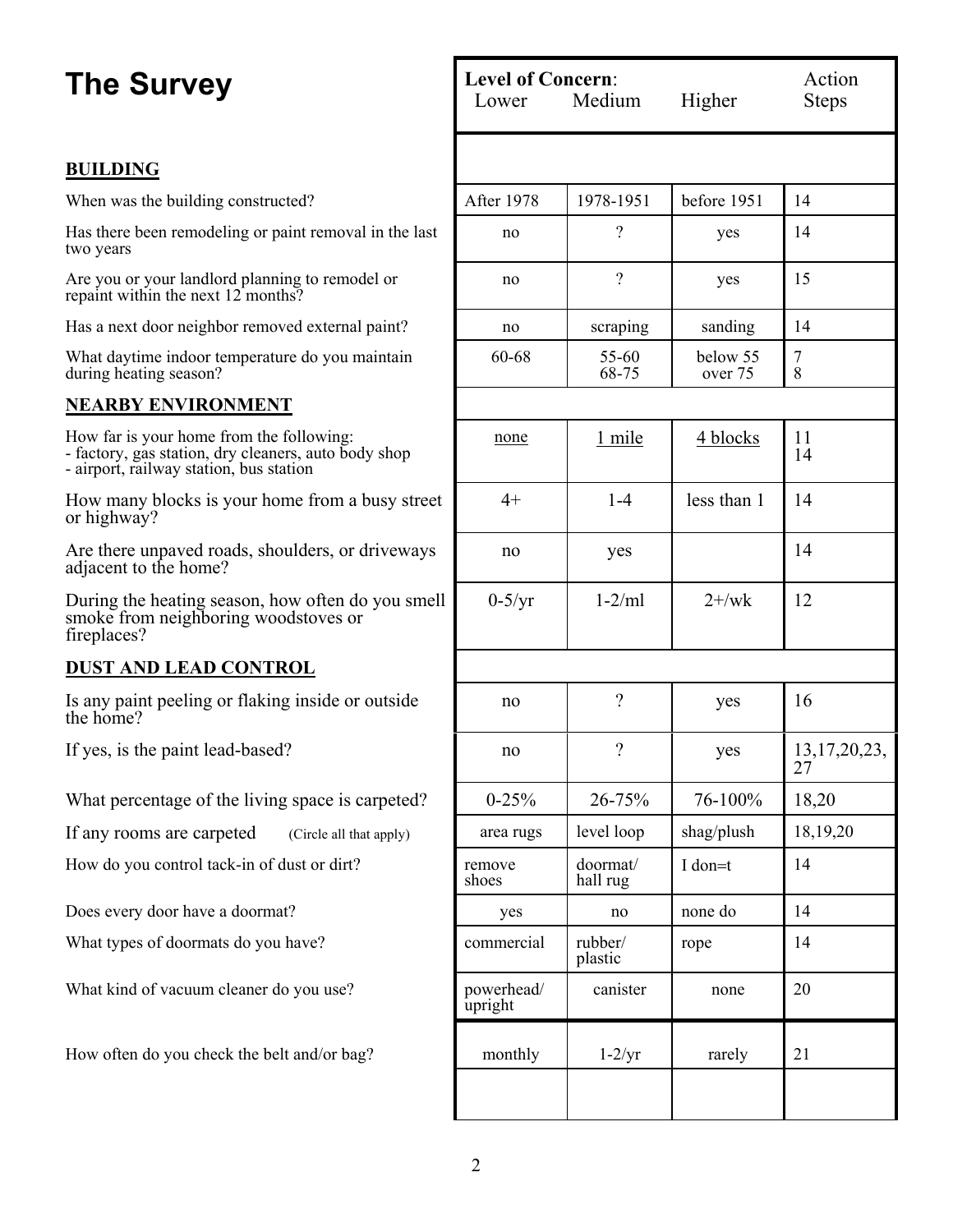- $\langle$  vacuum home
- 
- < scrub bathrooms 23
- < shake rugs/doormats 23
- < wash beddings/sheets with hot water 23
- < air out home/open windows 29

#### **MOISTURE PROBLEMS**

| <b>The Survey</b><br>How often do you:                                                                  |                                                       | <b>Level of Concern:</b><br>Medium<br>Higher<br>Lower |                          |                         | Action<br><b>Steps</b> |
|---------------------------------------------------------------------------------------------------------|-------------------------------------------------------|-------------------------------------------------------|--------------------------|-------------------------|------------------------|
|                                                                                                         |                                                       | $4 + / m$                                             | $1-3/m0$                 | $\langle$ 1/mo          | 23                     |
| $\,<\,$                                                                                                 | vacuum home                                           |                                                       |                          |                         | 23                     |
| $\,<\,$                                                                                                 | dust                                                  |                                                       |                          |                         | 23                     |
| $\,<\,$                                                                                                 | scrub bathrooms                                       |                                                       |                          |                         | 23                     |
| $\,<\,$                                                                                                 | shake rugs/doormats                                   |                                                       |                          |                         | 23                     |
| $\,<\,$                                                                                                 | wash beddings/sheets with hot water                   |                                                       |                          |                         | 23                     |
| $\,<\,$                                                                                                 | air out home/open windows                             |                                                       |                          |                         | 29                     |
| How do you clean area rugs                                                                              |                                                       | send out                                              | vacuum<br>surface        | vacuum $w/$<br>canister | 24                     |
| If you work with toxics on the job, do you wash work<br>clothes separately?                             |                                                       | N/A                                                   | yes                      | no                      | 26                     |
| How many times per day do you wash hands with soap<br>& warm water?                                     |                                                       | >6                                                    | $4 - 5$                  | $0 - 3$                 | 27                     |
| If anyone in the home has allergies, do you have<br>plastic covers on their pillows and/or mattresses?  |                                                       | yes                                                   |                          | no                      | 28                     |
|                                                                                                         | Are bedroom windows open at night when sleeping?      | yes                                                   | no                       |                         | 29                     |
|                                                                                                         | What is your major heat source?                       | electric                                              | gas/oil                  | woodstove               |                        |
| If you have a furnace, when was the ductwork last<br>cleaned?                                           |                                                       | $0-1/yr$                                              | $1-4/yr$                 | $4 + yrs$               | 32                     |
|                                                                                                         | How often do you change the furnace filters?          | once/yr                                               | $1-2/yr$                 | $2/yr+$                 | 33                     |
|                                                                                                         | Does furnace have an outside combustion air supply?   | yes-N/A                                               | $\overline{\mathcal{L}}$ | no                      | 34                     |
|                                                                                                         | <b>MOISTURE PROBLEMS</b>                              |                                                       |                          |                         |                        |
|                                                                                                         | Do you clean the refrigerator coils and/or drip pan?  | often                                                 | sometimes                | rarely                  | 35,36                  |
| bath?                                                                                                   | Are there any water leaks or damp areas in kitchen or | no                                                    |                          | yes                     | 37                     |
| Is there carpeting in the kitchen or bathroom?                                                          |                                                       | no                                                    |                          | yes                     | 39                     |
| Do you use fan or open bathroom window during and<br>after showering or bathing?                        |                                                       | yes                                                   | sometimes                | no                      | 40                     |
| Is fan vented to the outside?                                                                           |                                                       | yes                                                   |                          | $no-N/A$                | 41                     |
| Are there signs of mold growth in corners/windows?                                                      |                                                       | rarely                                                | sometimes                | often                   | 9,38,40,43,5           |
| Has there been any sewage backup into the building or<br>the surface of the ground in the last 5 years? |                                                       | no                                                    | $\gamma$                 | yes                     |                        |
| Was the material removed and the area<br>disinfected?                                                   |                                                       | yes                                                   | $\gamma$                 | no                      | 45                     |
| Is the basement damp (musty odor; water or mildew;                                                      |                                                       | no                                                    | some                     | yes                     | 46, 44, 48, 51         |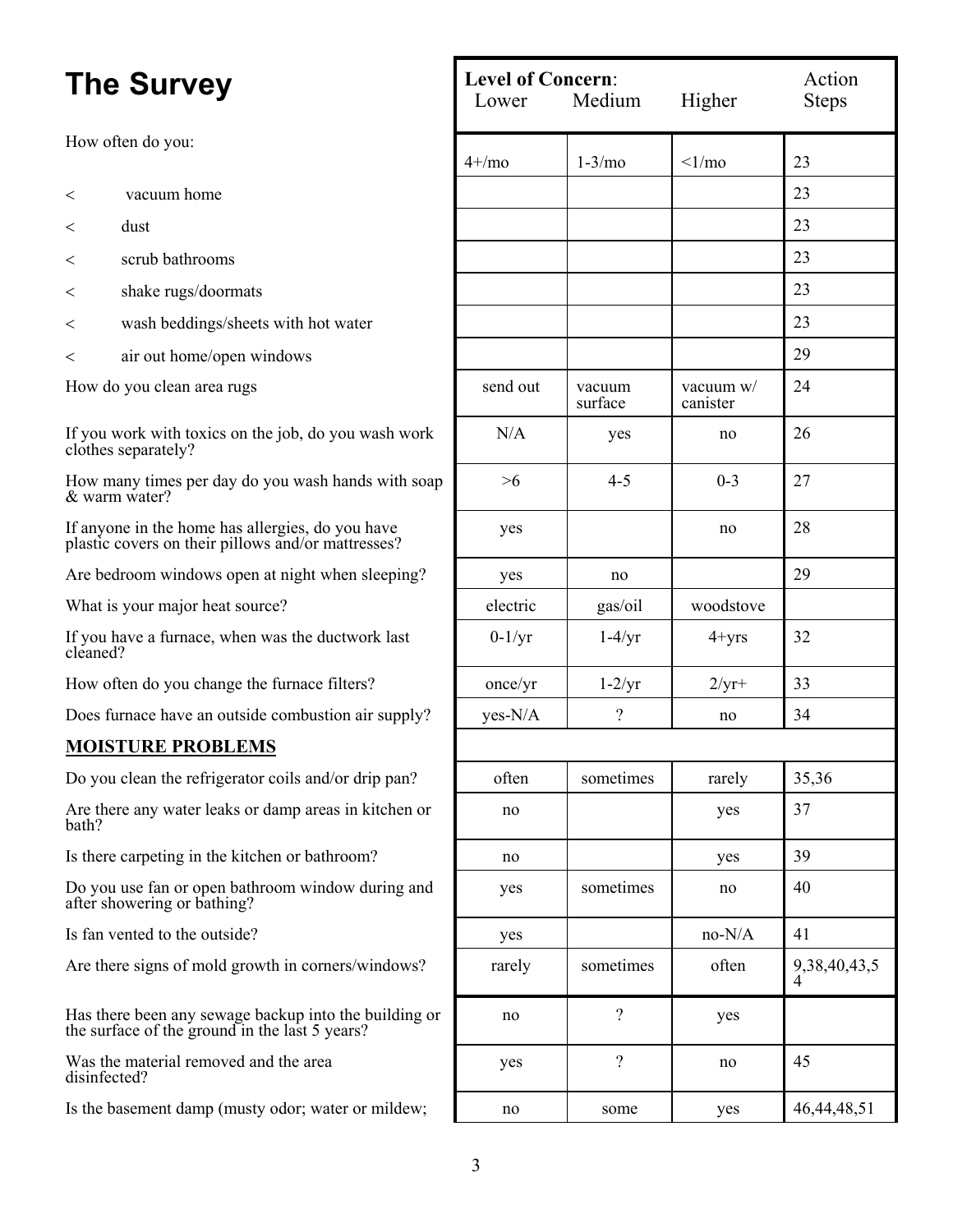discolored walls, damp carpets or furniture?)

If there is a crawl space, is it ventilated?

If there is a crawl space, is soil covered with plastic?

If you have a dryer, is it vented to the outside?

Is your home well insulated and without drafts (weather-stripped doors and windows, double paned windows)?

Do windows fog up during the heating season?

Can you open a window in each room?

Does the home have a musty odor or is there visible mildew?

Does the home have any drainage problems?

Has there been any water damage to the building or contents in the last 5 years?

If yes, was the damaged material removed?

#### **INDOOR AIR**

Is this a mobile home or trailer?

Is there any knows particleboard in the floor, built-in cabinets or furniture?

Does your building have asbestos (furnace insulation, Αpopcorn≅ ceiling, siding, sheet vinyl flooring)?

If yes, is the asbestos in good condition (i.e., not damaged, loose, or flaking)?

Is this home in an area where radon is common?

If yes or ?, has radon level been measured?

If yes, was the level above 4 pico Curies/liter air?

If you have a garage, is it attached to the home?

How long do you let car idle in garage before driving off?

What kind of kitchen stove do you use?

Do you sometimes smell fuel from furnace of stove?

Do you use a stove fan when cooking?

Is fan vented to the outside?

Is there an unvented kerosene or gas heater?

Do you use a wood stove during cold weather?

| <b>Level of Concern:</b><br>Lower Medium |                          | Higher    | Action<br><b>Steps</b>         |  |
|------------------------------------------|--------------------------|-----------|--------------------------------|--|
|                                          |                          |           |                                |  |
| yes                                      |                          | no        | 50                             |  |
| yes                                      | $\overline{\mathcal{L}}$ | no        | 49                             |  |
| $N/A$ -yes                               | $\overline{\mathcal{L}}$ | no        | 52                             |  |
| no                                       | somewhat                 | yes       | 53,54                          |  |
| rarely                                   | sometimes                | often     | 9,53,54                        |  |
| yes                                      |                          | 53<br>no  |                                |  |
| no                                       |                          | yes       | 7,9,54,44,56                   |  |
| no                                       | $\overline{\mathcal{C}}$ | yes       | 55                             |  |
| no                                       | $\overline{\mathcal{L}}$ | yes       |                                |  |
| yes                                      | $\gamma$                 | no        | 56                             |  |
|                                          |                          |           |                                |  |
| no                                       | yes                      |           |                                |  |
| no                                       | minimal                  | yes       | 57,58,59                       |  |
| no                                       | $\overline{\mathcal{L}}$ | yes       | 60 if?                         |  |
| yes                                      | $\overline{\mathcal{L}}$ | no        | 63 if no<br>61 or 62 if<br>yes |  |
| no                                       | $\gamma$                 | yes       | 64                             |  |
| yes                                      |                          | no        | 64                             |  |
| no                                       |                          | yes       | 65                             |  |
| $N/A$ -no                                | yes                      |           | 66,68                          |  |
| $0-15$ sec                               | 15-30 sec                | $>30$ sec | 67                             |  |
| electric                                 | gas/propane              |           |                                |  |
| no                                       | $\overline{\mathcal{C}}$ | yes       | 69                             |  |
| yes                                      | sometimes                | no        | 71                             |  |
| yes                                      |                          | $no-N/A$  | 72                             |  |
| no                                       | $\overline{?}$           | yes       | 73                             |  |
| rarely                                   | $1/wk$                   | daily     |                                |  |
|                                          |                          |           |                                |  |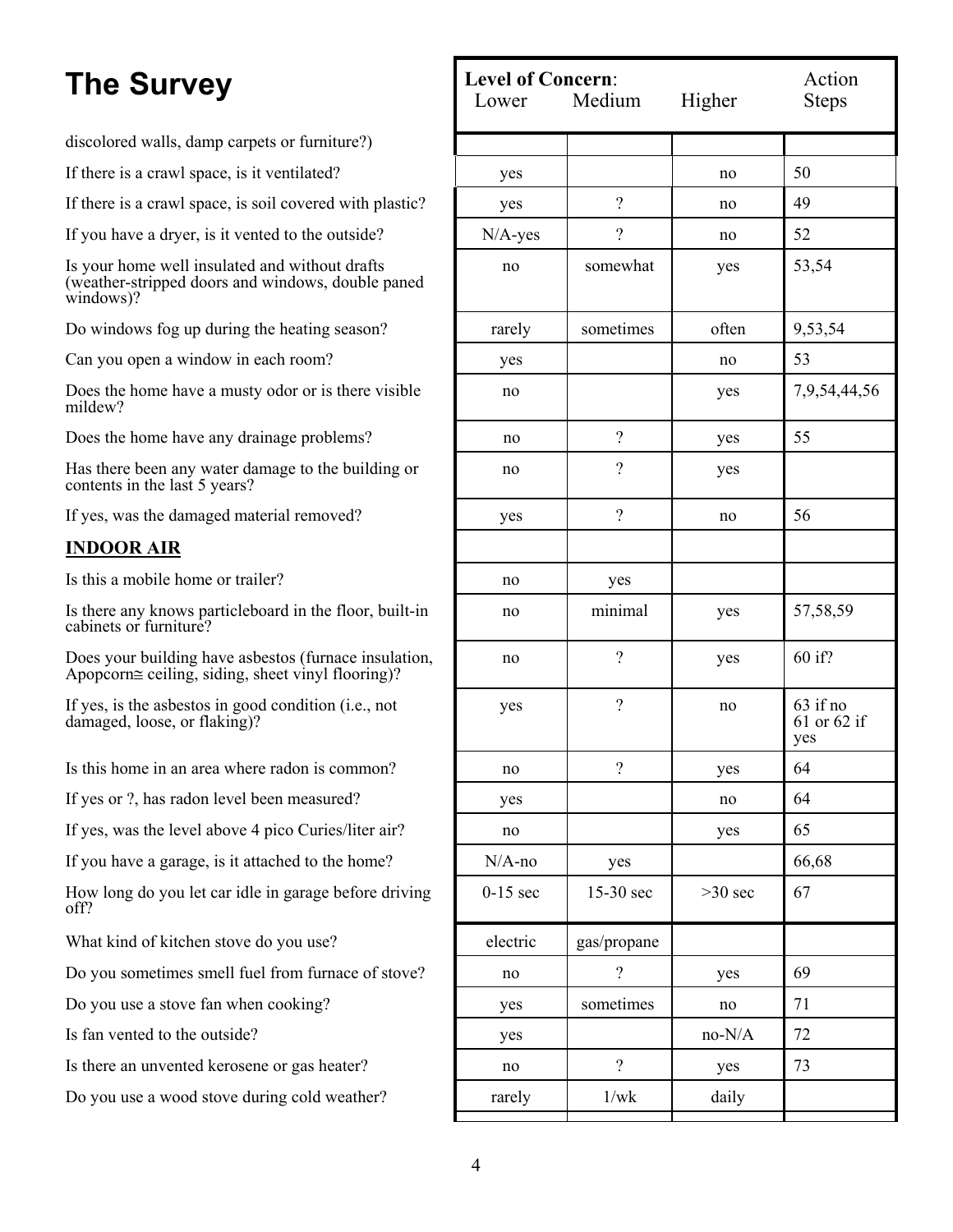Do you smell smoke indoors when the stove/fireplace insert is in use?

#### **HAZARDOUS HOUSEHOLD PRODUCTS**

How often do you use the following products?

Oil -based paint, stain, varnish, thinner, stripper

Spray-on adhesives, paints or lubricants

Rubber or contact cement, plastic glue, or epoxy

Permanent markers or whiteboard markers

Ammonia or chlorine-based cleaners

Auto products (degreaser, carburetor cleaner)

Solder (for electrical or stained glass work)

Photo chemicals

If yes, what precautions do you usually take to avoid  $\frac{76}{5}$ 

Nothing special

Use them outside or wear a respirator

Open a window

Open at least 2 windows or use fan

How often do you use any of the following products?

Drain cleaner, oven cleaner or toilet cleaner with the work DANGER on the label?

Do you wear gloves when using them?

Do you wear goggles or glasses?

Are any flammable products stored near fire or heat?

Are any hazardous products within reach of children?

Are there any damaged, rusting or open containers?

Are there any banned or restricted products?

(Banned products include DDT, penta, chlordane, carbon tetrachloride. Call complete list if you are unsure.)

How often do you or a commercial service apply pesticides (insecticides, weed killers, rat poison) inside or outside the home? (Traps do not count.)

| Lower            | <b>Level of Concern:</b><br>Medium |            | Action<br><b>Steps</b> |  |
|------------------|------------------------------------|------------|------------------------|--|
| never            | sometimes                          | usually    | 74                     |  |
|                  |                                    |            |                        |  |
| never            | $1/mo-1yr$                         | $1/d-1/w$  |                        |  |
|                  |                                    |            | 75                     |  |
|                  |                                    |            | 75                     |  |
|                  |                                    |            | 75                     |  |
|                  |                                    |            | 75                     |  |
|                  |                                    |            | 75                     |  |
|                  |                                    |            | 85                     |  |
|                  |                                    |            | 88,89                  |  |
|                  |                                    |            | 88,89                  |  |
|                  |                                    |            | 76                     |  |
|                  |                                    | П          | 76                     |  |
|                  |                                    |            | 76                     |  |
|                  |                                    | П          | 76                     |  |
|                  | П                                  |            | 76                     |  |
| never            | $1/mo-1yr$                         | $1/d-1/wk$ | 75                     |  |
| never            | $1/mo-1/yr$                        | $1/d-1/w$  | 75                     |  |
| always           | sometimes                          | never      |                        |  |
|                  | Ш                                  | П          | $77 \,$                |  |
|                  | П                                  | П          | $77 \,$                |  |
| $\underline{no}$ |                                    | yes        |                        |  |
|                  |                                    | П          | 79                     |  |
|                  |                                    |            | 80                     |  |
|                  |                                    |            | 81                     |  |
| П                |                                    | П          | 82                     |  |
|                  |                                    |            |                        |  |
| never            | $\langle 1/yr$                     | $1 + /yr$  | 83,84                  |  |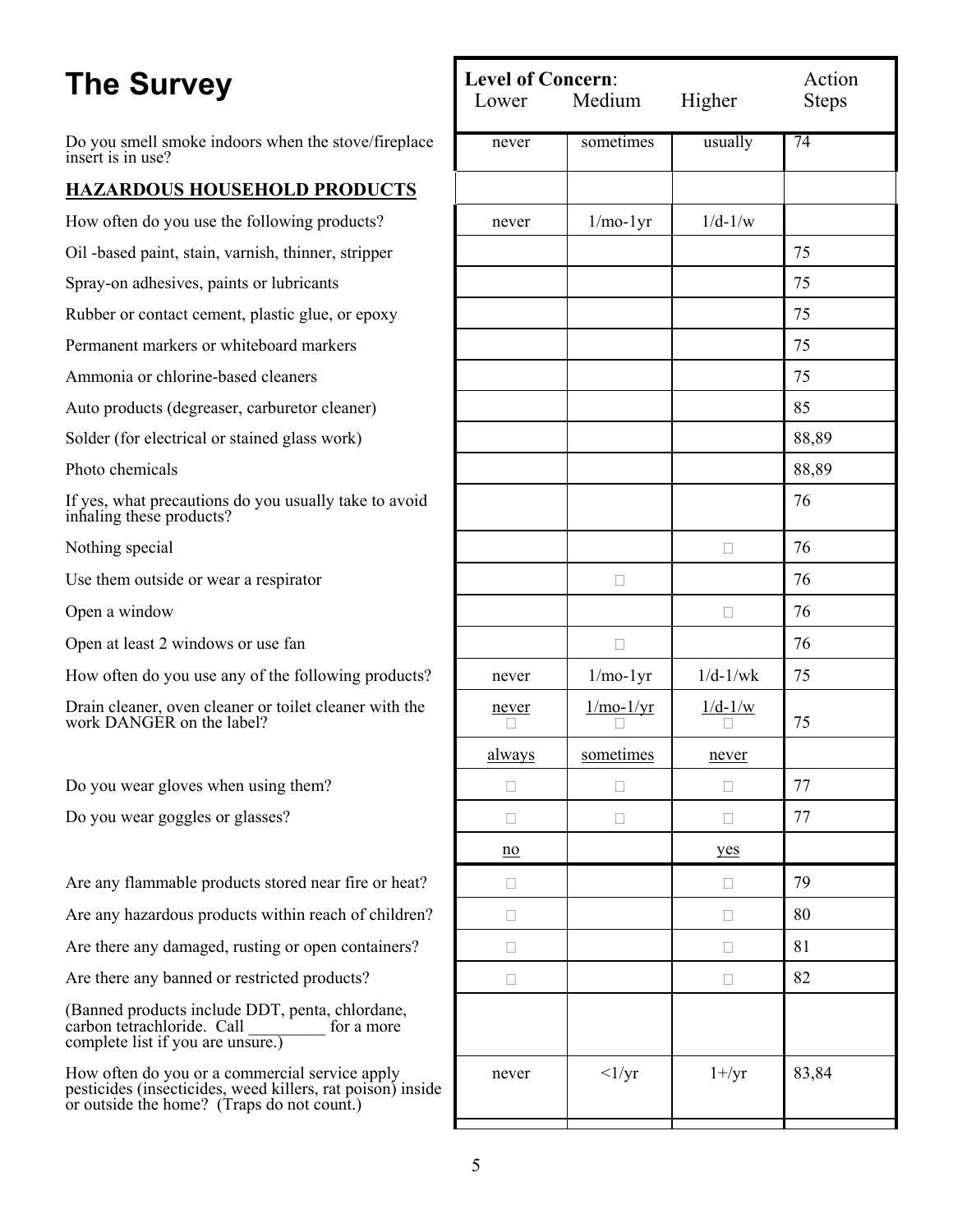| <b>The Survey</b>                                                                | <b>Level of Concern:</b><br>Medium<br>Lower |           | Higher | Action<br><b>Steps</b> |
|----------------------------------------------------------------------------------|---------------------------------------------|-----------|--------|------------------------|
| If you use pesticides, which of the following safety<br>precautions do you wear? | <u>always</u>                               | sometimes | never  |                        |
| gloves                                                                           | $\Box$                                      | П         | Ш      | 77                     |
| long sleeved shirt and pants                                                     | П                                           | П         |        | 78                     |
| hat                                                                              | П                                           | П         | Ш      | 78                     |
| goggles or glasses                                                               | $\Box$                                      | П         | Ш      | 77                     |
| dust mask (powders) or respirator (SOLVENTS)                                     | П                                           | П         |        | 82                     |
| How do you dispose of leftover pesticides?                                       |                                             |           |        |                        |
| Use up or take to a household hazardous waste<br>collection site                 |                                             |           |        |                        |
| Put them in the trash?                                                           |                                             |           |        | 81                     |
| Pour them down the drain                                                         |                                             |           | П      | 81                     |
| Keep them                                                                        |                                             |           |        | 81                     |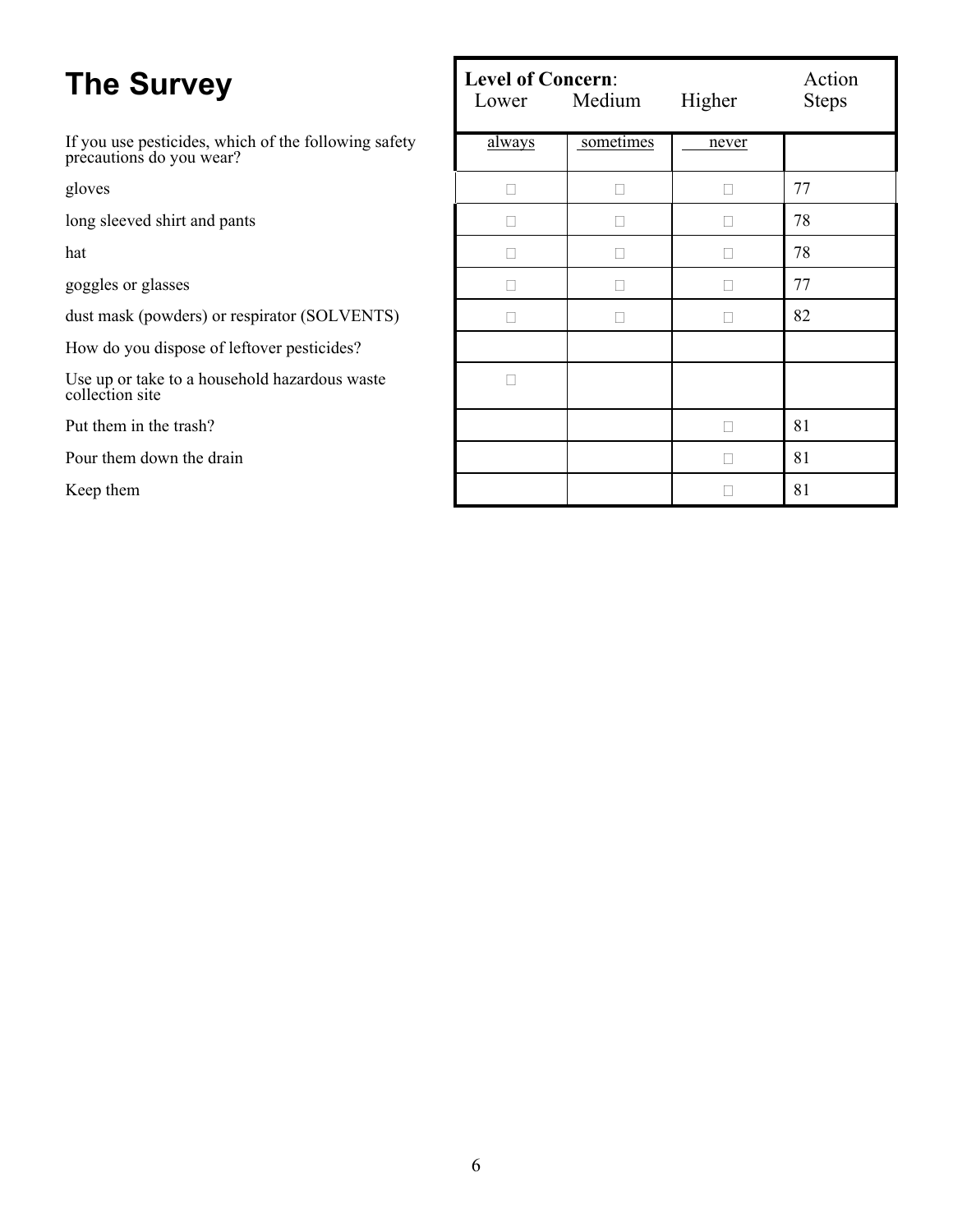#### **(Check the boxes below corresponding to the numbers listed under Action Steps in the Survey.)**

#### **A RESIDENTS**

- $1 \Box$  Pay special attention to managing dust and other indoor pollutants if you have a large household, small children, pregnant women, older people present or if there is chronic illness.
- $2 \Box$  Smoking is inconsistent with clean air and good health. Top smoking or restrict it to outside the home.
- $\Box$  Seek medical advise regarding chronic or frequent illnesses. Identify specific allergies.
- $4 \Box$  Keep pets, pet beds, and associated spaces clean. Flea comb cats or dogs.
- $5 \Box$  Vacuum areas frequented by pets, reduce pet access to some parts of home.
- 6  $\Box$  Seek additional information on least-toxic control of fleas. Call Washington Toxics Coalition

#### **B BUILDING**

- 7  $\Box$  Raise indoor temperatures to 60-68 F to reduce moisture.
- 8  $\Box$  Lower indoor temperatures to 60-68 F to save energy.
- 9  $\Box$  Lower humidity levels to 50-60%.
- $10 \Box$  Raise humidity levels to 50-60%.

#### **C NEARBY ENVIRONMENT**

- 11  $\Box$  Identify potential source of pollution and ensure that it is in full compliance with air pollution laws.
- $12 \Box$  Identify source of smoke and ask for correction. Help neighbors learn about health risks from wood smoke, and persuade them to control it.

#### **D** DUST AND LEAD CONTROL

- $13 \Box$  Seek expert advise on reducing lead levels in the home.
- $14 \Box$  Reduce track-in of dust and lead. Take off shoes or install high quality door mats at all entrances.
- $15 \Box$  Before remodeling, learn safety procedures for limiting exposure to lead and dust.
- 16  $\Box$  Have paint tested for lead if home is pre-1978, and especially if there are children present.
- 17  $\Box$  Repair or remove damaged lead-based paint. Call the Health Department at 800-287-6429.
- $18 \Box$  If anyone in household has allergies or asthma, consider removing carpeting.
- 19  $\Box$  When choosing new carpeting, select level loop carpets (tight weave) rather than plush or shag. Consider not gluing carpet down. Choose carpet with cloth backing rather than rubber.
- $20 \Box$  Vacuum with an upright or powerhead vacuum.
- 21  $\Box$  Check bag and/or belt more often to help make sure vacuum cleaner is working properly.
- $22 \Box$  Consider wearing a dust mask when vacuuming.
- $23 \Box$  Increase frequency of vacuuming or cleaning.
- $24 \Box$  Vacuum area rugs with a power head vacuum or send out for cleaning.
- $25 \Box$  Pay special attention to vacuuming upholstered furniture and consider removing very old coth covered furniture.
- $26 \Box$  Wash work clothes separately.
- $27 \Box$  Wash hands more frequently.
- $28 \Box$  Consider covering pillows and/or mattresses with plastic.
- $29 \Box$  Open windows more frequently and keep bedroom window open at night whenever possible, provided it is safe to do so.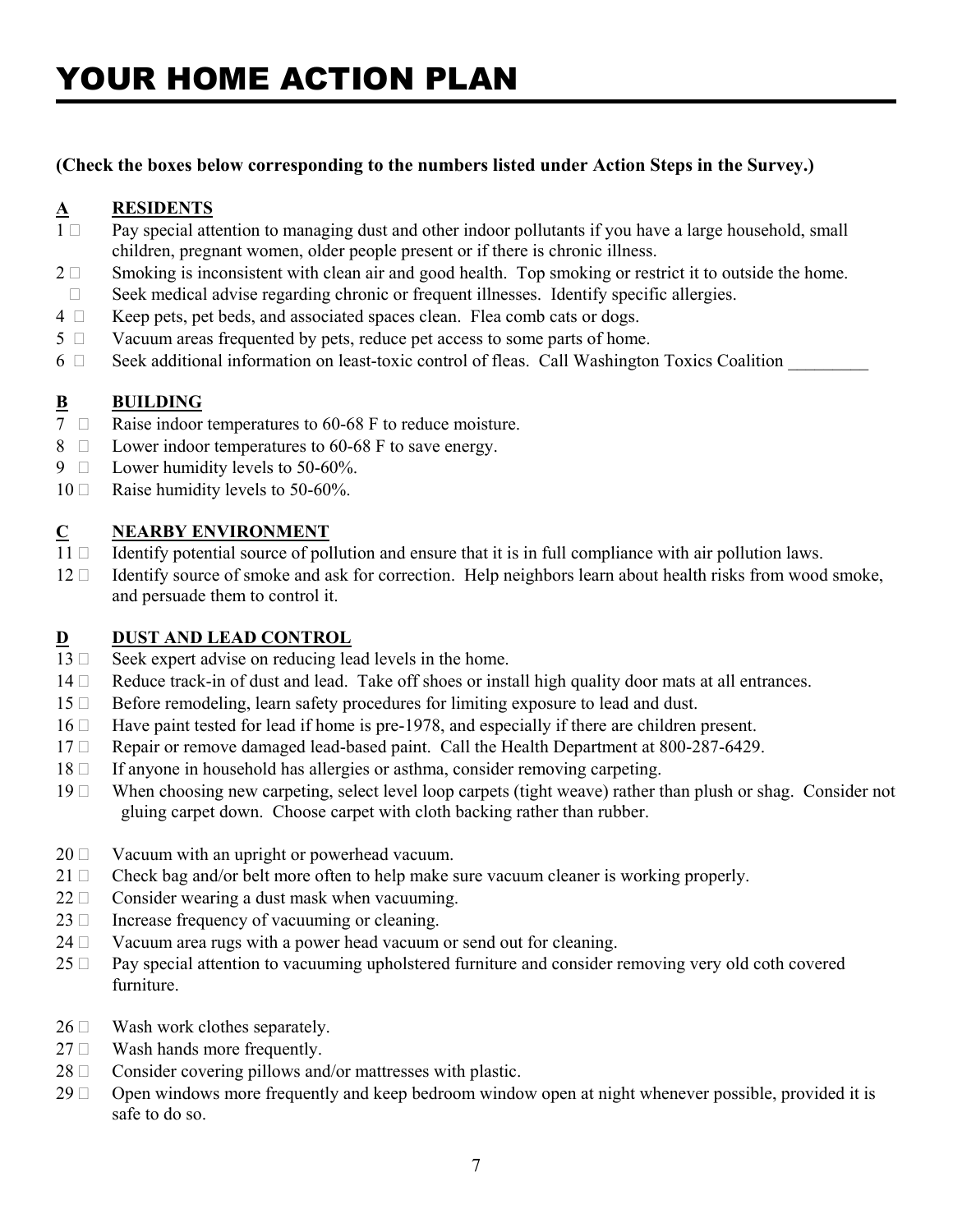# YOUR HOME ACTION PLAN

- $30 \Box$  Have furnace checked for proper operation.
- $31 \Box$  Call the gas company immediately to check possible leak.
- $32 \Box$  Have furnace ductwork cleaned regularly (about every 5 years).
- $33 \Box$  Change furnace filters at least twice a year.
- $34 \Box$  Have an outside combustion air supply installed for furnace.

#### **E MOISTURE PROBLEMS**

- $35 \Box$  Clean drip pan at least every three months.
- $36 \Box$  Clean refrigerator coils at least every six months.
- $37 \Box$  Repair water leaks and remove or repair any damaged material.
- $38 \Box$  Reduce kitchen humidity by covering pots, running ventilating fan, or opening windows.
- $39 \Box$  Consider removing kitchen or bathroom carpeting.
- $40 \Box$  Use fan or open windows to reduce bathroom moisture.
- $41 \Box$  Bathroom fan should be vented to the outside and preferably have a timer.
- $42 \Box$  Repair water leaks in bathroom.
- $43 \Box$  Clean up mold with chlorine bleach solution (1 cup per gallon of water)
- $44 \Box$  Remove carpeting if possible.
- $45 \Box$  Clean and disinfect areas contaminated by sewage backup.
- $46 \Box$  Check drainage, downspouts, and foundation dampproofing.
- $47 \Box$  Remove basement carpeting
- $48 \Box$  Use a dehumidifier in basement.
- $49 \Box$  Cover crawlspace floor with 6 mil polyethylene, anchor with sand, gravel or bricks.
- $50 \Box$  Ventilate crawlspace.
- $51 \Box$  Consult with a specialist on correcting a basement moisture problem.
- $52 \Box$  Vent clothes dryer to outside.
- 53  $\Box$  Ventilate home by opening windows whenever weather permits. Repair or Replace windows that cannot be opened.
- $54 \Box$  Minimize water producing activities: take shorter showers, keep lids on pots, use exhaust fans.
- $55 \Box$  Correct specific drainage problems. Check downspouts, foundation, slope, etc.
- $56 \Box$  Remove water damaged materials.

#### **F INDOOR AIR**

- $57 \Box$  Have air tested for formaldehyde levels. Call 253-798-7674.
- $58 \Box$  Seal sources of formaldehyde that cannot be removed. Use a polyurethane or acrylic sealer.
- 59  $\Box$  Remove sources of formaldehyde if levels are very high and/or sources cannot be sealed.
- $60 \Box$  Test material for asbestos.
- $61 \Box$  Leave asbestos in place.
- $62 \Box$  Cover/isolate asbestos
- $63$   $\Box$  Inquire about asbestos removal. Go to: pscaa.org or call 800 552-3565
- $64 \Box$  Have home tested for radon.
- 65  $\Box$  Consult Radon Hotline (800-323-9727) for information on reducing radon levels.
- $66 \Box$  Clean garage floor, remove hazardous products to shed.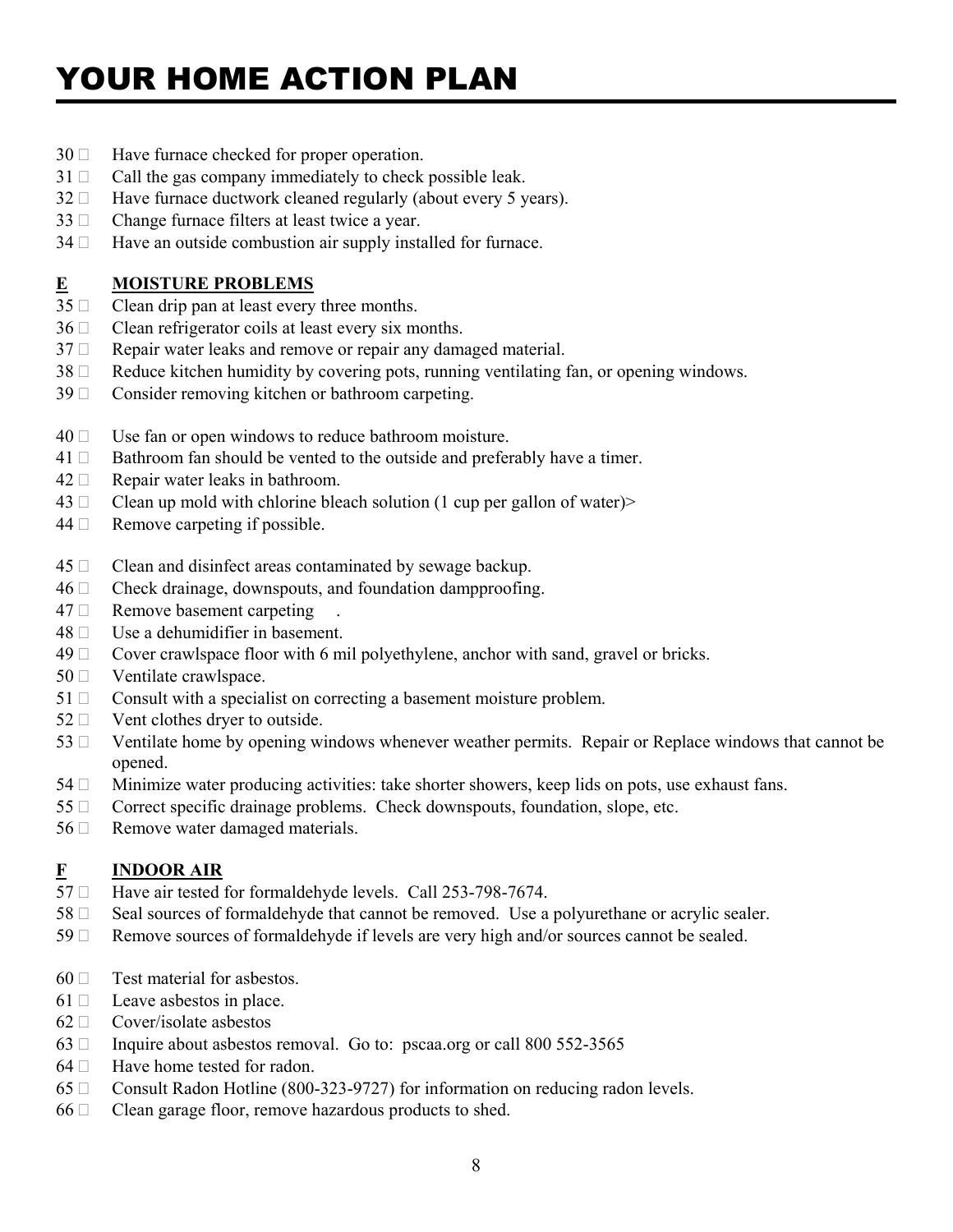# YOUR HOME ACTION PLAN

- $67 \Box$  avoid idling car in garage. Drive off immediately after starting.
- $68 \Box$  Install door mat between garage and home.
- $69 \Box$  Call the gas company about possible gas leak in stove.
- $70 \Box$  Install stove fan.
- $71 \Box$  Use stove fan when cooking.
- $72 \Box$  Vent stove fan to outside.
- $73 \Box$  Avoid using unvented kerosene or gas heater inside the home.
- $74 \Box$  Have fireplace/stove checked.

#### **G HAZARDOUS HOUSEHOLD PRODUCTS**

- 75 □ Use less hazardous products if possible. Call Washington Toxics Coalition (206-632-1545) for suggestions.
- 76  $\Box$  Use hazardous solvent-based products outdoors or open two windows and use a fan.
- $77 \Box$  Wear gloves and goggles when using corrosive products or pesticides.
- $78 \Box$  Wear appropriate protective gear when applying pesticides: long sleeved shirt and long pants, a nonpermeable hat, and a dust mask for powders or a respirator for solvents.
- $79 \Box$  Move flammable materials away from source of ignition.
- $80 \Box$  Move hazardous products to area protected from children.
- 81  $\Box$  Call Health Department at 800-287-6429 about removal of hazardous products.
- 82  $\Box$  Call Health Department 800-287-6429 about removal of banned products. Pesticides that are still legal to use may be used up as directed. If you do not want to use these products, take them to a household hazardous waste collection site. Call the Hazards Line for more information.
- 83  $\Box$  Reduce or eliminate use of indoor pesticides by employing non-chemical controls or using less-hazardous products. Call Washington Toxics Coalition
- 84  $\Box$  Avoid calendar applications of pesticides. Treat specific problems only when necessary and use nonchemical controls or less-hazardous chemicals if possible.
- $85 \Box$  Consider performing activity outdoors.
- $86 \Box$  Consider performing activity in garage.
- $87 \Box$  Consider performing activity in room separate from home.
- $88 \Box$  Consider installing ventilation system in room where activity is done.
- 89  $\Box$  Learn more about the risks and investigate safety equipment for engaging in this activity.
- $90 \Box$  Do not put pesticides down the drain or in the trash. Call 800-287-6429.

#### **HOME ACTION PLAN SUMMARY:**

To improve the health of my/our home, I/we will take these actions in the next six weeks:

1.

2.

3.

 $Signed:$ 

Hello!